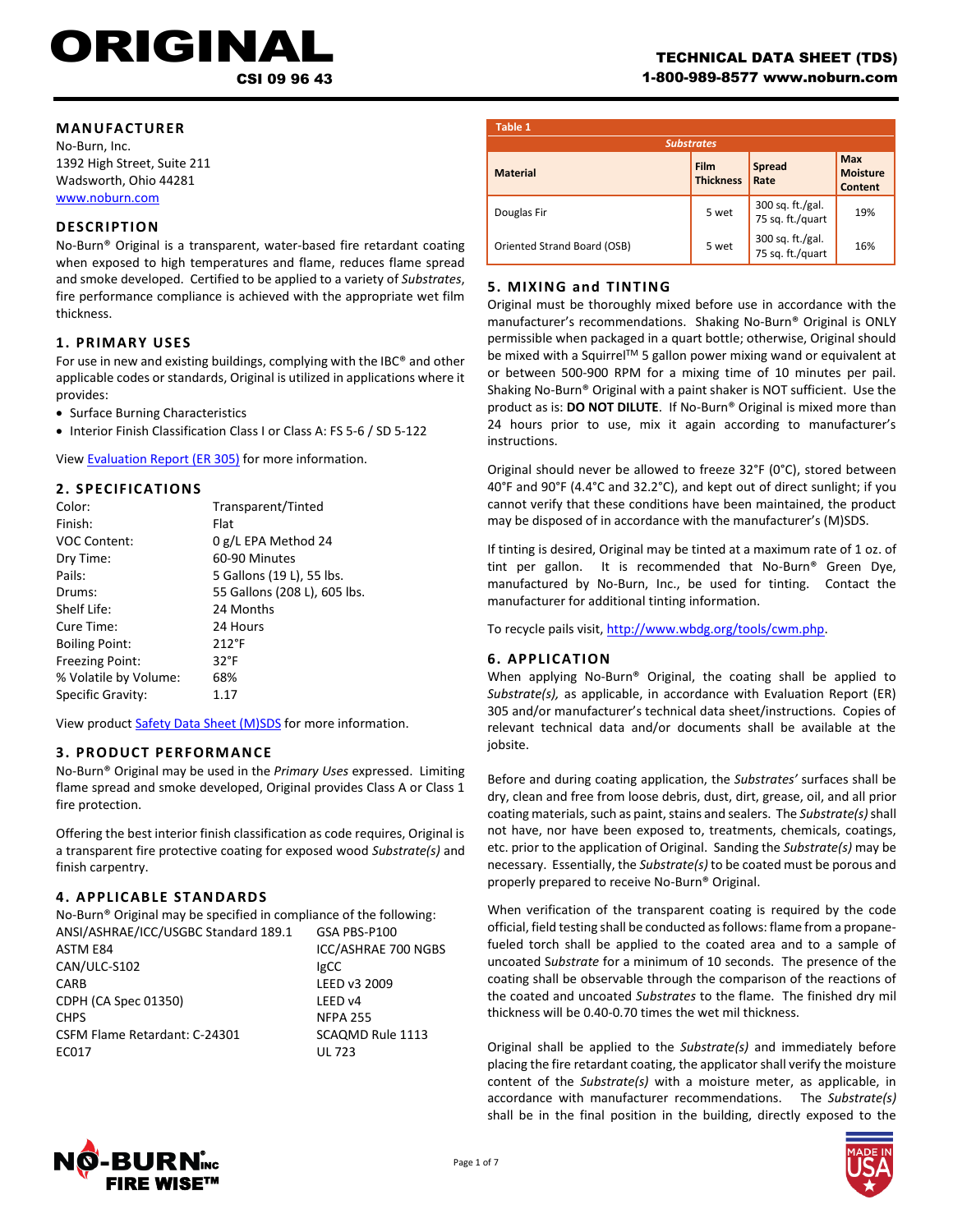interior, protected from the weather, in conditioned and unconditioned locations. Furthermore, Original shall be applied to areas within the weatherproofing membrane or surfaces not exposed to weather, where the *Substrates'* in-service dry-use moisture content conditions are expected to be at or less than recommended.

CSI 09 96 43

ORIGINAL

Surface and ambient temperatures before and during application shall be 40°F (4.4°C) minimum. Surface temperatures shall not exceed 100°F (37.7°C) during application. The coating shall be applied at the application rate set forth by spraying or brush. Dry time is typically 60- 90 minutes and cure time is 24 hours minimum, depending on the ambient temperature and relative humidity conditions. If more than one coat is required or before the addition of a top coat, allow No-Burn® Original to dry completely between coats. Overcoats shall be waterbased with a pH of 7-8. Prior to the use of any overcoat, it is recommended that an inconspicuous area be tested for compatibility before widespread application. Compatibility may be noted as the overall satisfactory condition of the *Substrate(s)* once No-Burn® Original and an overcoat have been applied.

For exterior applications, Original must be overcoated with a high quality exterior water-based, UV resistant sealer. Exterior topcoats may be recommended by the manufacturer. When overcoated in exterior applications, special consideration should be paid to the overcoat's instructions and recommendations. Prior to the reapplication of an overcoat, No-Burn® Original may need to be reapplied.

No‐Burn® Original coated *Substrate(s),* other than during normal construction delays, may need protection from prolonged exposure to adverse weather conditions. Use plastic sheets or tarps to protect from extended weather exposure while in transit, storage or during construction. Follow manufacturer instructions and APA's Engineered Wood Construction Guide Form E30 for storage and handling recommendations.

Store No‐Burn® Original coated *Substrate(s)* in clean, dry areas off the ground. It is recommended to store No‐Burn® Original coated *Substrate(s)* indoors; if stored outside, cover with plastic sheets or tarps, and keep cover open and away from the sides and bottom of *Substrate(s)* to allow for air circulation. No‐Burn® Original coated *Substrate(s)* being transported on open truck beds or railcars should be covered with tarps to avoid extended weather exposure.

### **7. EQUIPM ENT**

Methods of application include airless sprayer, compressed air sprayer, trigger sprayer or brush. Manufacturers and models of airless spray *Equipment* vary and examples of applicable *Equipment* follow. Airless spray *Equipment* recommendations have been linked for reference to manufacturer specifications.

| Table 2                             |                                       |                         |  |
|-------------------------------------|---------------------------------------|-------------------------|--|
| <b>Equipment</b>                    |                                       |                         |  |
| <b>Model</b><br><b>Manufacturer</b> |                                       |                         |  |
|                                     | Ultra 395                             | Ultra 395 PC            |  |
| Graco®                              | Ultra Max II 795*                     | Ultra Max II 1595*      |  |
|                                     | Ultra Max II 1095*                    | <b>TexSpray Mark V*</b> |  |
|                                     | Impact <sup>™</sup> 440               | Impact <sup>™</sup> 540 |  |
| Titan <sup>®</sup>                  | Impact <sup>™</sup> 840 <sup>*</sup>  | PowrTwin™ 6900 Plus*    |  |
|                                     | Impact <sup>™</sup> 1140 <sup>*</sup> | PowrTwin™ 8900 Plus*    |  |

\*Also applicable for No-Burn® Intumescent Coatings

Airless spray *Equipment* must be capable of producing a minimum of 1,200 psi, and recommended tip orifice sizes are .012-.017. Variations in spray pattern width and tip size may be required depending on the surface area and the *Substrate(s)* to which Original is being applied. Cleanup of *Equipment* may be with water, or other methods recommended by the *Equipment* manufacturer.

### **8. PERSONAL PROTECTION & EXPOSURE CONTROLS**

For larger projects, wearing a certified respirator and goggles to avoid overspray and splashing are recommended. Eye and face protection should be in accordance with OSHA 29 CFR 1910.133. Rubber or plastic gloves are recommended for hand and arm protection. Personal cleanup may be with soap and water.

If sprayed, wear an air-purifying respirator approved by NIOSH in accordance with OSHA 29 CFR 1910.134(d)(1)(ii). If used in a confined area, a full-face, powered air-purifying respirator (PAPR) or supplied-air respirator (SAR) is recommended. Use respirators in accordance with 29 CFR 1910.134(d)(3)(i)(A) Table 1, 29 CFR 1910.134(d)(3)(iii)(B) and 29 CFR 1910.134(d)(3)(iv)(B).

Use appropriate engineering controls, such as proper ventilation. Where such systems are not effective, wear suitable personal protective equipment, which performs satisfactorily and meets OSHA or other recognized standards.



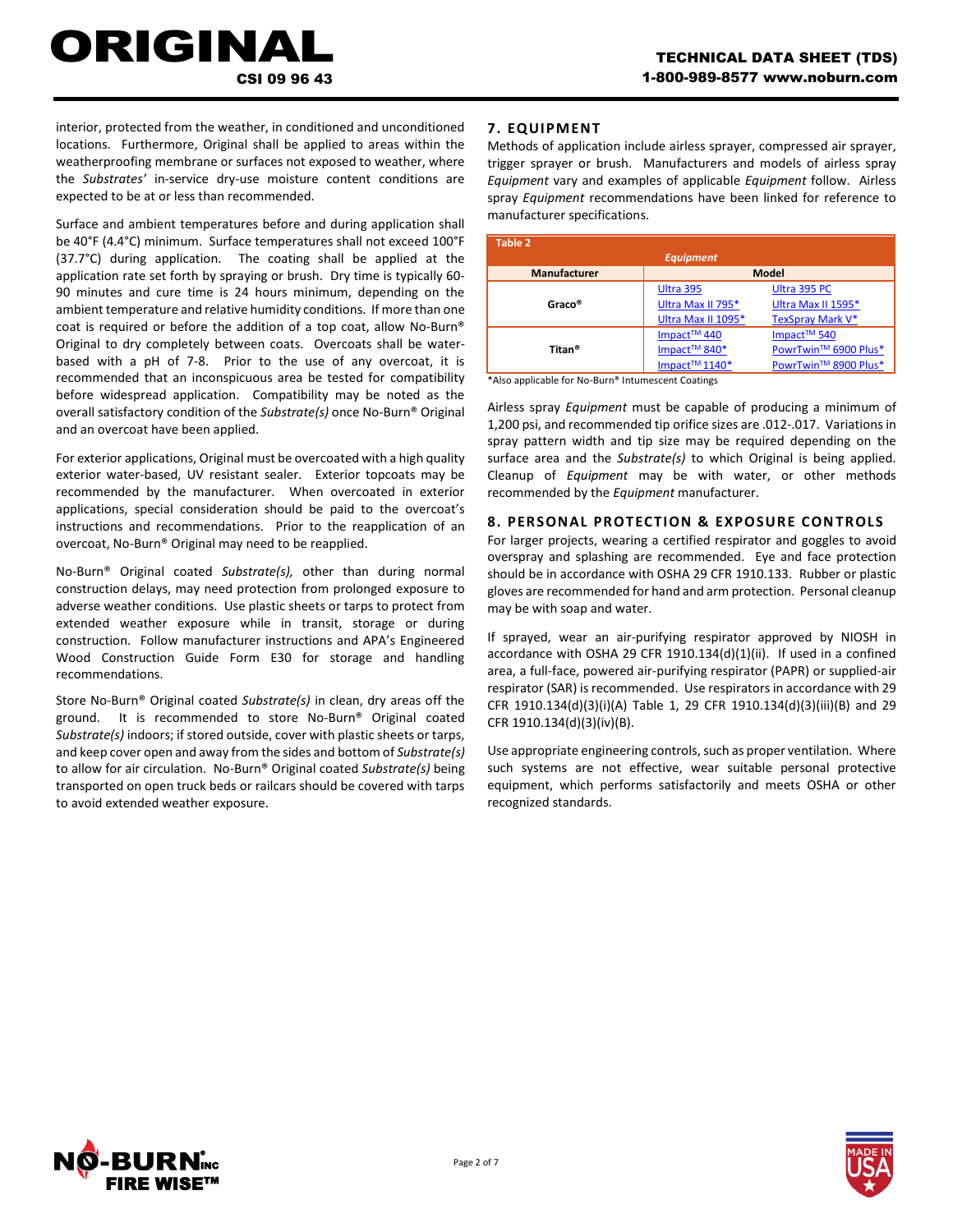# ORIGINAL

CSI 09 96 43

| Table 3                                                                     |                                                     |                                                                             |                                                                             |  |
|-----------------------------------------------------------------------------|-----------------------------------------------------|-----------------------------------------------------------------------------|-----------------------------------------------------------------------------|--|
| <b>Code Compliance</b>                                                      |                                                     |                                                                             |                                                                             |  |
| INTERNATIONAL BUILDING CODE® (IBC®)                                         |                                                     |                                                                             |                                                                             |  |
| 2018                                                                        |                                                     |                                                                             | 2015                                                                        |  |
| <b>Chapter 8 Interior Finish</b>                                            |                                                     | <b>Chapter 8 Interior Finish</b>                                            |                                                                             |  |
| 803.1.2 Interior Wall and Ceiling Finish Materials ASTM E84 or UL 723       |                                                     | 803.1.1 Interior Wall and Ceiling Finish Material                           |                                                                             |  |
| 803.13 Interior Finish Requirements Based on Occupancy                      |                                                     | 803.11 Interior Finish Requirements Based on Group                          |                                                                             |  |
| 806.7 Interior Trim                                                         |                                                     | 806.7 Interior Trim                                                         |                                                                             |  |
| 806.8 Interior Floor-wall Base                                              |                                                     | 806.8 Interior Floor-wall Base                                              |                                                                             |  |
| 2012                                                                        |                                                     |                                                                             | 2009                                                                        |  |
| <b>Chapter 8 Interior Finish</b>                                            |                                                     | <b>Chapter 8 Interior Finish</b>                                            |                                                                             |  |
| 803.1.1 Interior Wall and Ceiling Finish Material                           |                                                     | 803.1.1 Interior Wall and Ceiling Finish Material                           |                                                                             |  |
| 803.9 Interior Finish Requirements Based on Group                           |                                                     | 803.9 Interior Finish Requirements Based on Group                           |                                                                             |  |
| 806.5 Interior Trim                                                         |                                                     | 806.5 Interior Trim                                                         |                                                                             |  |
| 806.6 Interior Floor-wall Base                                              |                                                     | 806.6 Interior Floor-wall Base                                              |                                                                             |  |
|                                                                             |                                                     | INTERNATIONAL RESIDENTIAL CODE® (IRC®)                                      |                                                                             |  |
| 2018                                                                        |                                                     |                                                                             | 2015                                                                        |  |
| Chapter 3 Building and Planning                                             |                                                     | Chapter 3 Building and Planning                                             |                                                                             |  |
| R302.9 Flame Spread and Smoke Developed Index for Wall and Ceiling Finishes |                                                     | R302.9 Flame Spread and Smoke Developed Index for Wall and Ceiling Finishes |                                                                             |  |
| 2012                                                                        |                                                     |                                                                             | 2009                                                                        |  |
| Chapter 3 Building and Planning<br>Chapter 3 Building and Planning          |                                                     |                                                                             |                                                                             |  |
| R302.9 Flame Spread and Smoke Developed Index for Wall and Ceiling Finishes |                                                     |                                                                             | R302.9 Flame Spread and Smoke Developed Index for Wall and Ceiling Finishes |  |
|                                                                             |                                                     | <b>NATIONAL FIRE PROTECTION ASSOCIATION® (NFPA®) 101</b>                    |                                                                             |  |
| 2018                                                                        |                                                     | 2015                                                                        | 2012                                                                        |  |
| Chapter 10 Interior Finish                                                  | Chapter 10 Interior Finish                          |                                                                             | <b>Chapter 10 Interior Finish</b>                                           |  |
| 10.2.3 Interior Wall/Ceiling Finish Testing & Class                         | 10.2.3 Interior Wall/Ceiling Finish Testing & Class |                                                                             | 10.2.3 Interior Wall/Ceiling Finish Testing & Class                         |  |
| 10.2.3.4 Required to be Tested ASTM E84 or UL 723                           | 10.2.3.4 Required to be Tested ASTM E84 or UL 723   |                                                                             | 10.2.3.4 Required to be Tested ASTM E84 or UL 723                           |  |
| 10.2.6.1 Fire Retardant Coatings FSI/SD                                     | 10.2.6.1 Fire Retardant Coatings FSI/SD             |                                                                             | 10.2.6.1 Fire Retardant Coatings FSI/SD                                     |  |

| <b>Table 4</b>                                                                  |                                                                                        |  |  |
|---------------------------------------------------------------------------------|----------------------------------------------------------------------------------------|--|--|
| <b>Green Standards</b>                                                          |                                                                                        |  |  |
| ANSI/ASHRAE/ICC/USGBC STANDARD 189.1                                            |                                                                                        |  |  |
| 2017                                                                            | 2014                                                                                   |  |  |
| 8. Indoor Environmental Quality (IEQ)                                           | 8. Indoor Environmental Quality (IEQ)                                                  |  |  |
| 8.4.2.2 Paints and Coatings                                                     | 8.4.2.2 Paints and Coatings                                                            |  |  |
| 8.4.2.2.1 Emissions Requirements                                                | 8.4.2.2.1 Emissions Requirements                                                       |  |  |
| 8.4.2.2.2 VOC Content Requirements: a and b                                     | 8.4.2.2.2 VOC Content Requirements: a and b                                            |  |  |
| 8.5.2 Materials                                                                 | 8.5.2 Materials                                                                        |  |  |
| 9. The Buildings Impact on the Atmosphere, Materials, and Resources             | 9. The Buildings Impact on the Atmosphere, Materials, and Resources                    |  |  |
| 9.3.1.1 Diversion                                                               | 9.3.1.1 Diversion                                                                      |  |  |
| 9.3.1.2 Total Waste                                                             | 9.3.1.2 Total Waste                                                                    |  |  |
| 9.3.1.3 Construction Waste Management Plan                                      | 9.3.1.3 Construction Waste Management Plan                                             |  |  |
| 9.4.1.1.2 Salvaged Material Content                                             | 9.4.1.1.2 Salvaged Material Content                                                    |  |  |
| 9.4.1.2 Regional Materials                                                      | 9.4.1.2 Regional Materials                                                             |  |  |
|                                                                                 | <b>CALIFORNIA AIR RESOURCES BOARD (ARB)</b>                                            |  |  |
|                                                                                 | 2008                                                                                   |  |  |
| 8. Compliance and Test Methods                                                  |                                                                                        |  |  |
| 8.1 Calculation of VOC Content                                                  |                                                                                        |  |  |
| 8.2 VOC Content of Coatings                                                     |                                                                                        |  |  |
| 8.5.1 Flame Spread Index                                                        |                                                                                        |  |  |
| 8.5.9 VOC Content of Coatings                                                   |                                                                                        |  |  |
| Table 1, VOC Content Limits for Architectural Coatings: Flat Coatings           |                                                                                        |  |  |
|                                                                                 | <b>CALIFORNIA DEPARTMENT OF PUBLIC HEALTH (CDPH)</b>                                   |  |  |
| 2017                                                                            | 2010                                                                                   |  |  |
| STANDARD METHOD FOR THE TESTING AND EVALUATION OF VOC EMISSIONS FROM            | STANDARD METHOD FOR THE TESTING AND EVALUATION OF VOC EMISSIONS FROM                   |  |  |
| INDOOR SOURCES USING ENVIRONMENTAL CHAMBERS V1.2 California Specification 01350 | <b>INDOOR SOURCES USING ENVIRONMENTAL CHAMBERS V1.1 California Specification 01350</b> |  |  |
|                                                                                 | <b>COLLABORATIVE FOR HIGH PERFORMANCE SCHOOLS (CHPS)</b>                               |  |  |
| 2017                                                                            | 2016                                                                                   |  |  |
| Core Criteria New Construction and Renovation                                   | <b>Core Criteria New Construction and Renovation</b>                                   |  |  |
| <b>Indoor Environmental Quality</b>                                             | Indoor Environmental Quality                                                           |  |  |
| Prerequisite: EQ 7.0 Low Emitting Materials/Paints & Coatings                   | Prerequisite: EQ 7.0 Low Emitting Materials/Paints & Coatings                          |  |  |
| EQ 7.1 Additional Low Emitting Materials/EQ 7.1.5 Paints & Coatings             | EQ 7.1 Additional Low Emitting Materials/EQ 7.1.5 Paints & Coatings                    |  |  |
| <b>Materials &amp; Waste Management</b>                                         | <b>Materials &amp; Waste Management</b>                                                |  |  |
| Prerequisite MW 1.0 Storage & Collection Recyclables                            | Prerequisite MW 1.0 Storage & Collection Recyclables                                   |  |  |
| MW 6.1 Single Attribute - Materials Reuse                                       | MW 6.1 Single Attribute - Materials Reuse                                              |  |  |
| MW 9.1 Building Reuse - Interior                                                | MW 9.1 Building Reuse - Interior                                                       |  |  |
|                                                                                 |                                                                                        |  |  |



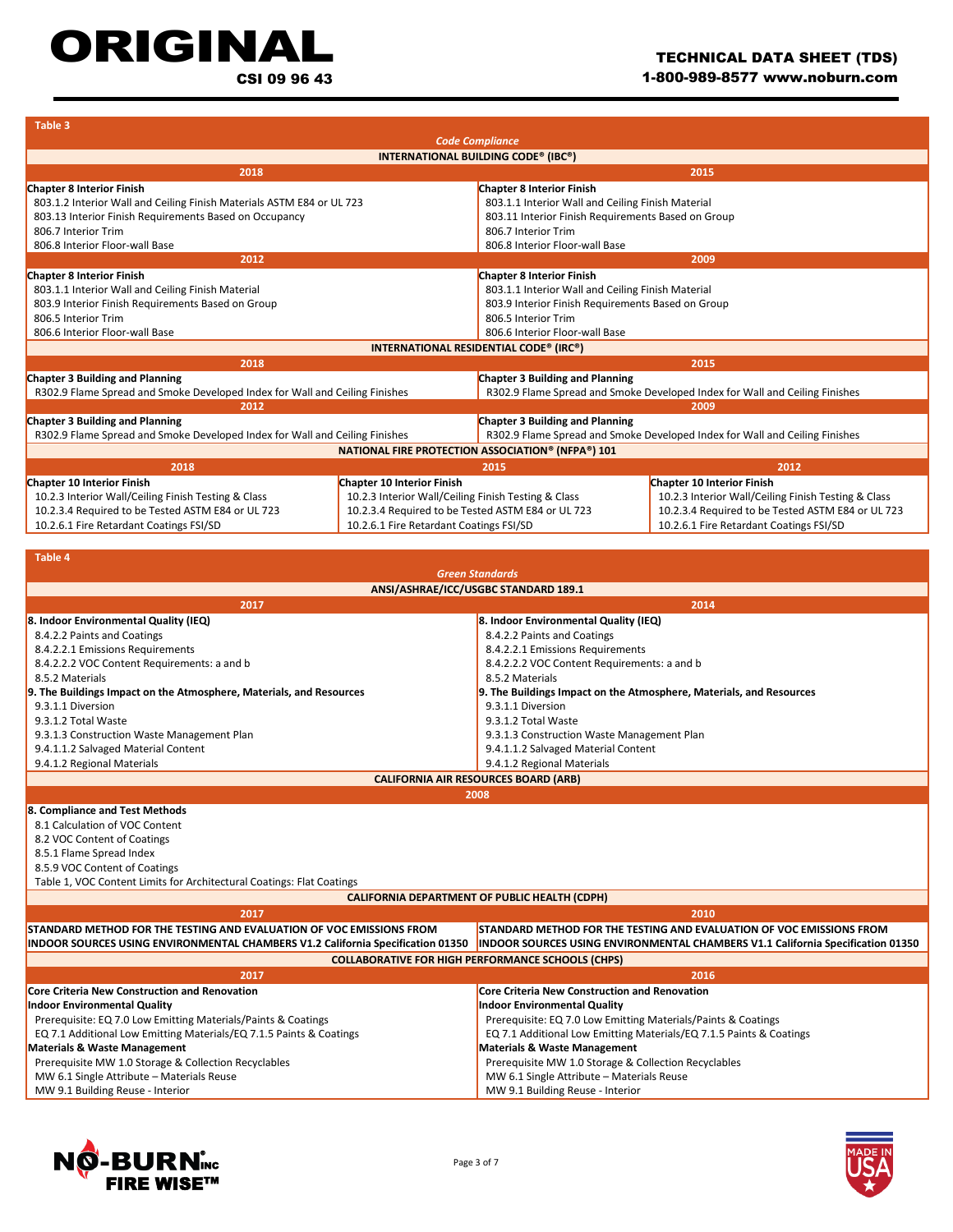ORIGINAL CSI 09 96 43

| <b>Table 4 Continued</b>                                                             |                                                                                      |  |  |
|--------------------------------------------------------------------------------------|--------------------------------------------------------------------------------------|--|--|
|                                                                                      | <b>GENERAL SERVICES ADMINISTRATION (GSA) PUBLIC BUILDING SERVICE (PBS) - P100</b>    |  |  |
| 2017                                                                                 | 2016                                                                                 |  |  |
| <b>Chapter 3 Architecture and Interior Design</b>                                    | <b>Chapter 3 Architecture and Interior Design</b>                                    |  |  |
| 3.5.2 Interior Finishes and Materials                                                | 3.5.2 Interior Finishes and Materials                                                |  |  |
| 3.5.2.19 Interior Coatings                                                           | 3.5.2.19 Interior Coatings                                                           |  |  |
| 3.5.4 Fire Performance and Smoke Development                                         | 3.5.4 Fire Performance and Smoke Development                                         |  |  |
| <b>Chapter 4 Prescriptive Structural Engineering</b>                                 | <b>Chapter 4 Structural Engineering</b>                                              |  |  |
| 4.3.1 Innovative Materials and Methods                                               | 4.3.1 Innovative Materials and Methods                                               |  |  |
| <b>Chapter 7 Fire Protection</b>                                                     | <b>Chapter 7 Fire Protection and Life Safety</b>                                     |  |  |
| 7.1.3.3 Alternative Designs                                                          | 7.3.1.3 Alternative Designs                                                          |  |  |
| 7.5 Interior Finishes                                                                | 7.5 Interior Finishes                                                                |  |  |
| 7.15 Performance-Based Design                                                        | 7.15 Performance-Based Design                                                        |  |  |
|                                                                                      | ICC/ASHRAE 700 NATIONAL GREEN BUILDING STANDARD™ (NGBS)                              |  |  |
| 2015                                                                                 | 2012                                                                                 |  |  |
| <b>Chapter 4 Site Design</b>                                                         | <b>Chapter 4 Site Design</b>                                                         |  |  |
| 403.9 Existing Buildings                                                             | 403.9 Existing Buildings                                                             |  |  |
| <b>Chapter 6 Resource Efficiency</b>                                                 | <b>Chapter 6 Resource Efficiency</b>                                                 |  |  |
| 601.2 Material Usage - Option (2)                                                    | 601.2 Material Usage - Option (2)                                                    |  |  |
| 603.1 Reuse of Existing Building                                                     | 603.1 Reuse of Existing Building                                                     |  |  |
| 603.2 Salvaged Materials                                                             | 603.2 Salvaged Materials                                                             |  |  |
| 605.3 Recycled Construction Materials                                                | 605.3 Recycled Construction Materials                                                |  |  |
| 609.1 Regional Materials                                                             | 609.1 Regional Materials                                                             |  |  |
| <b>Chapter 9 Indoor Environmental Quality</b>                                        | <b>Chapter 9 Indoor Environmental Quality</b>                                        |  |  |
| 901.8 Wall Coverings                                                                 | 901.8 Wall Coverings                                                                 |  |  |
| 901.9 Interior Architectural Coatings                                                | 901.9 Interior Architectural Coatings                                                |  |  |
| 901.9.1 VOC Content Limits Architectural Coatings Flat Coatings or 901.9.3           | 901.9.1 VOC Content Limits Architectural Coatings Flat Coatings or 901.9.3           |  |  |
| 904.1 Indoor Air Quality (IAQ) During Construction                                   |                                                                                      |  |  |
| 904.2 Indoor Air Quality (IAQ) Post Construction                                     |                                                                                      |  |  |
| <b>Chapter 11 Remodeling</b>                                                         | <b>Chapter 11 Remodeling</b>                                                         |  |  |
| 11.601.2 Material Usage - Option (2)                                                 | 11.601.2 Material Usage - Option (2)                                                 |  |  |
| 11.603.1 Reuse of Existing Building                                                  | 11.603.1 Reuse of Existing Building                                                  |  |  |
| 11.605.3 On-site Recycling                                                           | 11.605.3 On-site Recycling                                                           |  |  |
| 11.605.4 Recycled Construction Materials                                             | 11.605.4 Recycled Construction Materials                                             |  |  |
| 11.609.1 Regional Materials                                                          | 11.609.1 Regional Materials                                                          |  |  |
| 11.901.8 Wall Coverings                                                              | 11.901.8 Wall Coverings                                                              |  |  |
| 11.901.9 Interior Architectural Coatings                                             | 11.901.9 Interior Architectural Coatings                                             |  |  |
| 11.901.9.1 VOC Content Limits Architectural Coatings Flat Coatings or 11.901.9.3     | 11.901.9.1 VOC Content Limits Architectural Coatings Flat Coatings or 11.901.9.3     |  |  |
| 11.901.9.4 Mandatory Requirement                                                     | 11.901.9.4 Mandatory Requirement                                                     |  |  |
| 11.904.1 Indoor Air Quality (IAQ) During Construction                                |                                                                                      |  |  |
| 11.904.2 Indoor Air Quality (IAQ) Post Construction                                  |                                                                                      |  |  |
| <b>Chapter 12 Remodeling of Functional Areas</b>                                     | <b>Chapter 12 Remodeling of Functional Areas</b>                                     |  |  |
| 12.1.601.2 Material Usage - Option (2)                                               | 12.1.601.2 Material Usage - Option (2)                                               |  |  |
| 12.1(A).603.2 Reused and Salvaged Materials                                          | 12.1(A).603.1 Reused and Salvaged Materials                                          |  |  |
| 12.1(A).609.1 Regional Materials                                                     | 12.1(A).609.1 Regional Materials                                                     |  |  |
| 12.1.901.8 Interior Wall Coverings                                                   | 12.1.901.8 Interior Wall Coverings                                                   |  |  |
| 12.1.901.9 Architectural Coatings                                                    | 12.1.901.9 Architectural Coatings                                                    |  |  |
| 12.1.901.9.1 VOC Content Limits Architectural Coatings Flat Coatings or 12.1.901.9.2 | 12.1.901.9.1 VOC Content Limits Architectural Coatings Flat Coatings or 12.1.901.9.2 |  |  |
| <b>INTERNATIONAL GREEN CONSTRUCTION CODE® (IgCC®)</b>                                |                                                                                      |  |  |
| 2018                                                                                 | 2015                                                                                 |  |  |
| 8. Indoor Environmental Quality (IEQ)                                                | <b>Chapter 5 Material Resource Conservation and Efficiency</b>                       |  |  |
| 8.4.2.2 Paints and Coatings                                                          | 503.1 Construction Material and Waste Management Plan                                |  |  |
| 8.4.2.2.1 Emissions Requirements                                                     | 505.2.3 Recyclable Building Materials and Building Components                        |  |  |
| 8.4.2.2.2 VOC Content Requirements: a and b                                          |                                                                                      |  |  |
| 8.5.2 Materials                                                                      |                                                                                      |  |  |
| 9. The Buildings Impact on the Atmosphere, Materials, and Resources                  | <b>Chapter 8 Indoor Environmental Quality and Comfort</b>                            |  |  |
| 9.3.1.1 Diversion                                                                    | 806.3 Architectural Paints and Coatings/Table 806.3(1) or 806.3(2)                   |  |  |
| 9.3.1.2 Total Waste                                                                  |                                                                                      |  |  |
| 9.3.1.3 Construction Waste Management Plan                                           |                                                                                      |  |  |
| 9.4.1.1.2 Salvaged Material Content                                                  |                                                                                      |  |  |
| 9.4.1.2 Regional Materials                                                           |                                                                                      |  |  |
|                                                                                      | U.S. GREEN BUILDING COUNCIL® LEED®                                                   |  |  |
| v4 2018                                                                              | v3 2009                                                                              |  |  |
| <b>BUILDING DESIGN (BD) AND CONSTRUCTION (C)</b>                                     | <b>NEW CONSTRUCTION AND MAJOR RENNOVATIONS</b>                                       |  |  |
| <b>Materials and Resources (MR)</b>                                                  | <b>Materials and Resources (MR)</b>                                                  |  |  |
| MR Prerequisite: Storage and Collection of Recyclables                               | MR Credit 1.1 Building Reuse- Maintain Existing Walls, Floors & Roofs                |  |  |
| MR Credit: Building Life-Cycle Impact Reduction: Option 1, Option 2 or Option 3      | MR Credit 1.2 Building Reuse- Maintain Interior Nonstructural Elements               |  |  |
| MR Credit: Building Product Disclosure and Optimization- Material Ingredients:       | MR Credit 2 Construction Waste Management                                            |  |  |
| Option 2 International Alternative Compliance Path-Reach Optimization                | MR Credit 3 Materials Reuse                                                          |  |  |



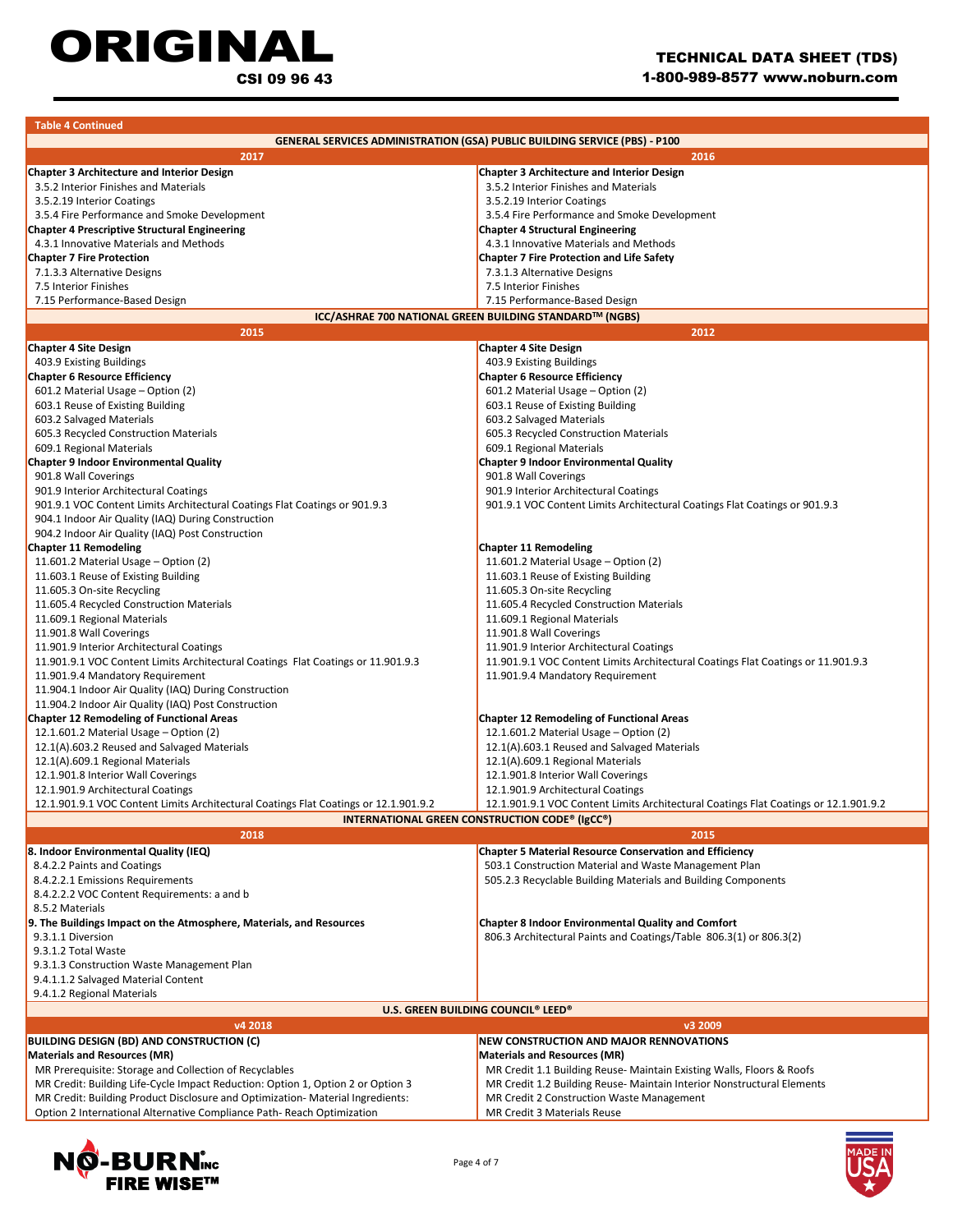## **ORIGINA**

CSI 09 96 43

| <b>Table 4 Continued</b>                                                       |                                                         |  |  |
|--------------------------------------------------------------------------------|---------------------------------------------------------|--|--|
| U.S. GREEN BUILDING COUNCIL <sup>®</sup> LEED <sup>®</sup> Continued           |                                                         |  |  |
| v4 2018<br>v3 2009                                                             |                                                         |  |  |
| MR Credit: Construction and Demolition Waste Management                        | MR Credit 5 Regional Materials                          |  |  |
| <b>Indoor Environmental Quality (EQ)</b>                                       | Indoor Environmental Quality (IEQ)                      |  |  |
| EQ Credit: Low-Emitting Materials: Option 1                                    | IEQ Credit 4.2 Low Emitting Materials-Paints & Coatings |  |  |
| Innovation in Design (ID)                                                      | Innovation in Design (ID)                               |  |  |
| Credit 1 Innovation in Design                                                  | Credit 1 Innovation in Design                           |  |  |
| HOMES DESIGN (HD) and CONSTRUCTION (C)                                         |                                                         |  |  |
| <b>Materials and Resources (MR)</b>                                            |                                                         |  |  |
| MR Credit: Construction Waste Management                                       |                                                         |  |  |
| <b>Indoor Environmental Quality (EQ)</b>                                       |                                                         |  |  |
| <b>EQ Credit: Low-Emitting Products</b>                                        |                                                         |  |  |
| <b>INTERIOR DESIGN (ID) and CONSTRUCTION (C)</b>                               |                                                         |  |  |
| <b>Materials and Resources (MR)</b>                                            |                                                         |  |  |
| MR Prerequisite: Storage and Collection of Recyclables                         |                                                         |  |  |
| MR Credit: Building Product Disclosure and Optimization- Material Ingredients: |                                                         |  |  |
| Option 2 International Alternative Compliance Path-Reach Optimization          |                                                         |  |  |
| MR Credit: Construction and Demolition of Waste Management                     |                                                         |  |  |
| Indoor Environmental Quality (EQ)                                              |                                                         |  |  |
| EQ Credit: Low-Emitting Materials: Option 1                                    |                                                         |  |  |
| <b>Innovation in Design (ID)</b>                                               |                                                         |  |  |
| Credit 1 Innovation in Design                                                  |                                                         |  |  |
| SOUTH COAST AIR QUALITY MANAGEMENT DISTRICT (SCAQMD) RULE 1113                 |                                                         |  |  |
| 2016                                                                           | 2013                                                    |  |  |
| Table of Standards 1, VOC Limits                                               | Table of Standards 1, VOC Limits                        |  |  |
| Flats                                                                          | Flats                                                   |  |  |
| (e) Test Methods                                                               | (e) Test Methods                                        |  |  |
| (e)(1)(A) U.S. EPA Reference Test Method 24                                    | (e)(1)(A) U.S. EPA Reference Test Method 24             |  |  |

**No-Burn, Inc. SALES INFORMATION AND ORDER PLACEMENT 1-800-989-8577 TECHNICAL INFORMATION 1-800-989-8577** [www.noburn.com](http://www.noburn.com/)

© 2019 No-Burn, Inc.



**TRADEMARKS** No-Burn, No-Burn logo and Fire Wise are trademarks owned by or licensed to No-Burn®, Inc. **LIMITED WARRANTY** No-Burn®, Inc. warrants that the No-Burn® formula will be manufactured to the same specifications and quality, and will perform equally to the tests performed by the independent laboratories when properly applied. Warranty coverage is limited solely to the cost of product purchased hereunder and specifically excludes incidental expenses and consequential damages. The applicator warrants that the product, in its original form from the manufacturer, will be stored, mixed and/or applied as directed in the guidelines published by No-Burn®, Inc., to every reasonably accessible area that has been specified for protection. On occasion, No‐Burn® Original may be applied to substrates that need protected from the environment in transit or on a jobsite. The Warranty may be void if the No-Burn® Original coated substrates, while in transit or during construction, are not protected from prolonged exposure to adverse weather conditions as specified by manufacturer recommendations. All implied warranties, from No-Burn®, Inc. or the applicator are excluded. There may be situations and materials for which No-Burn® will not prevent a fire from igniting or retard the progress of a fire.

**POLICY & PROCEDURES** All sales of this product by No-Burn, Inc. are subjected to our Policy & Procedures available a[t http://noburn.com/polices-procedures](http://noburn.com/polices-procedures)

**UPDATES AND CURRENT INFORMATION** Revised 18-Feb-2019. The information in this document may change without notice.

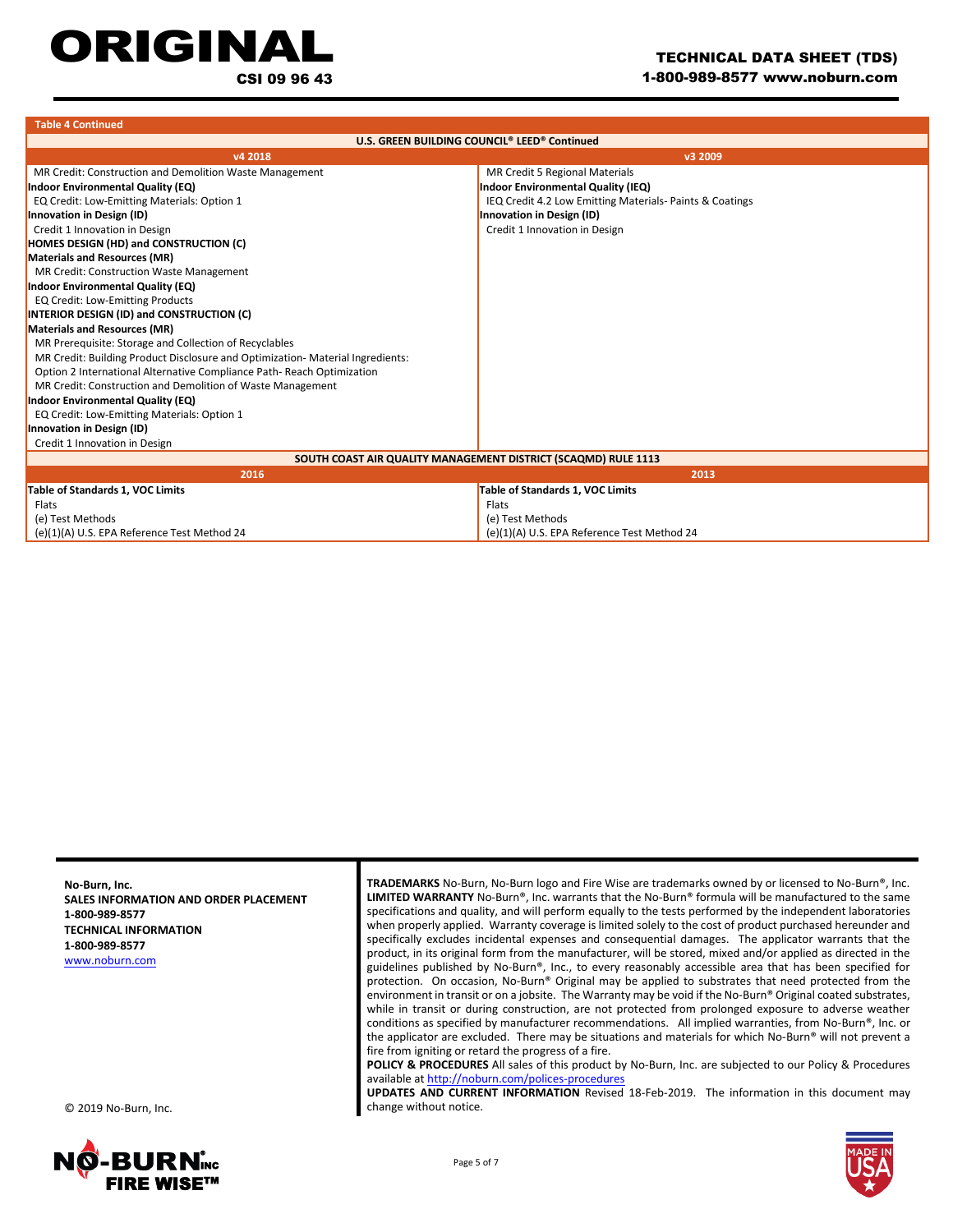# ORIGINAL FICHA DE DATOS TÉCNICOS (TDS)<br>CSI 09 96 43<br>1-800-989-8577 www.noburn.com

### **FABRICANTE**

No-Burn, Inc. 1392 High Street, Suite 211 Wadsworth, Ohio 44281 [www.noburn.com](http://www.noburn.com/)

### **DESCRIPCIÓN**

No-Burn® Original es un revestimiento ignífugo transparente a base de agua que, cuando se expone a altas temperaturas y a llamas, reduce la propagación de llamas y humo. Este material está certificado para aplicarse en una gran variedad de *Sustratos* y la conformidad con la reacción al fuego se logra cuando el espesor de la película húmeda es adecuado.

### **1. PRINCIPALES USOS**

Original se puede usar en edificios nuevos y existentes, de conformidad con las normas IBC® y otros códigos o normas aplicables, y se utiliza en aplicaciones donde se ofrece:

- Características de quemado superficial
- Clasificación de acabado interior de Clase I o Clase A: FS 5-6 / SD 5-122

Consultar el *Informe de Evaluación (ER 305)* para obtener más información.

### **2. ESPECIFICACIONES**

| Color:<br>Acabado:                            | Transparente/Tintado<br>Plano |
|-----------------------------------------------|-------------------------------|
| Contenido de químicos<br>orgánicos volátiles: | 0 g/l método EPA 24           |
| Tiempo de secado:                             | De 60 a 90 minutos            |
| Cubetas:                                      | 5 galones (191), 55 lbs       |
| Tambores:                                     | 55 galones (208 l), 605 lbs   |
| Vida útil:                                    | 24 meses                      |
| Tiempo de curado:                             | 24 horas                      |
| Punto de ebullición:                          | 212 °F (97.7 °C)              |
| Punto de congelamiento:                       | 32 °F (0 °C)                  |
| % volátil por volumen:                        | 68%                           |
| Gravedad específica:                          | 1.17                          |

Consultar la [ficha de datos de seguridad \(M\)SDS](http://noburn.com/images/pdf/originalmsds.pdf) del producto para obtener información adicional.

### **3. RENDIMIENTO DEL PRODUCTO**

No-Burn® Original se puede utilizar en los *usos primarios* expresados. No-Burn® Original limita la propagación de llamas y humo, y proporciona protección contra incendios de clase A o clase 1.

No-Burn® Original, que ofrece la mejor clasificación en acabados interiores que requiere el código, es un revestimiento ignífugo transparente para *Sustrato(s)* de madera expuesta y carpintería de acabado.

### **4. NORMAS APLICABLES**

No-Burn® Original puede ser especificado en el cumplimiento de los siguientes:

| ICC/ASHRAE 700 NGBS |
|---------------------|
|                     |
|                     |
|                     |
|                     |
| SCAQMD Regla 1113   |
|                     |

### 1-800-989-8577 www.noburn.com

| Tabla 1                              |                                           |                                      |                                 |
|--------------------------------------|-------------------------------------------|--------------------------------------|---------------------------------|
| <b>Material</b>                      | <b>Sustratos</b><br>Grosor de<br>Película | Índice de<br>propagación             | Contenido<br>máx. de<br>humedad |
| Douglas Fir                          | 5 húmedo                                  | 300 sq. ft./gal.<br>75 sq. ft./quart | 19%                             |
| Tablones de virutas orientadas (OSB) | 5 húmedo                                  | 300 sq. ft./gal.<br>75 sq. ft./quart | 16%                             |

### **5. MEZCLADO y APLICACIÓN DE TINTAS**

Original debe estar bien mezclada antes de su uso de conformidad con las recomendaciones del fabricante. No-Burn® Original ÚNICAMENTE se debe agitar en su presentación de botella de cuarto de galón (950 ml); de lo contrario, se debe mezclar con un mezclador helicoidal eléctrico para 5 galones marca SquirrelTM™ o un aparato similar, entre 500 y 900 RPM a un tiempo de mezclado mínimo de 10 minutos por cubeta. NO es suficiente agitar el No-Burn® Original con un agitador de pinturas. No se recomienda filtrar o colar el Original. Utilizar el producto como es: **NO DILUIR**. Si se mezcla No-Burn® Original más de 24 horas antes de usarlo, mezclarlo nuevamente de conformidad con las instrucciones del fabricante. Nunca permitir que Original se congele a 32°F (0°C), almacenar entre 40 °F y 90 °F (4.4 °C y 32.2 °C) y mantener fuera de la luz directa del sol; si no puede comprobar que se han mantenido estas condiciones, el producto puede eliminarse de conformidad con la (M)SDS del fabricante. Si se desea agregar color al Original, puede hacerlo a una relación máxima de 1 oz. de tintura por galón. Es recomendable utilizar No-Burn® Green Dye, fabricado por No-Burn, Inc. para teñir. Póngase en contacto con el fabricante para obtener información adicional acerca del teñido.

Para reciclar las cubetas, visite http://www.wbdg.org/tools/cwm.php.

### **6. APLICACIÓN**

Ì

Al aplicar No-Burn® Original, el recubrimiento debe aplicarse al *Sustrato(s)*, según corresponda, de acuerdo con el Informe de evaluación (ER) 305 y / o la hoja de datos técnicos / instrucciones del fabricante. Copias de datos técnicos relevantes y / o documentos estarán disponibles en el lugar de trabajo. Antes y durante la aplicación del recubrimiento, las superficies del *Sustrato(s)* deberán estar secas, limpias y libres de suciedad, polvo, aceite, grasa, y todo material de recubrimiento anterior, como son pinturas, tintes y selladores. El *Sustrato(s)* no debe tener, ni haber sido expuesto a, tratamientos, sustancias químicas, recubrimientos, etc. antes de la aplicación de Original. Puede ser necesario lijar el S*ustrato(s).* Básicamente, el *Sustrato(s)* a revestir debe ser poroso y debe estar debidamente preparado para recibir el No-Burn® Original. Cuando un funcionario encargado del código necesita hacer una verificación de la capa transparente, las pruebas de campo se deben realizará de la siguiente manera: se debe aplicar la llama de un soplete de propano en la superficie revestida y en una muestra del *Sustrato* sin revestir durante un mínimo de 10 segundos. La presencia de la capa debe ser visible mediante la comparación de las reacciones a la llama de los *Sustratos* con revestimiento y sin él. El espesor del producto seco será de 0.40 a 0.70 veces el espesor húmedo. Original se aplicará en los *Sustrato(s)* e inmediatamente antes de colocar el recubrimiento ignifugo, el aplicador deberá verificar el contenido de humedad del *Sustrato(s)* con un medidor de humedad, según corresponda, de conformidad con las recomendaciones del fabricante. Los *Sustrato(s)* deberán estar en el posición final en el edificio, expuestos directamente al interior, protegidos de la intemperie, en lugares acondicionados y no